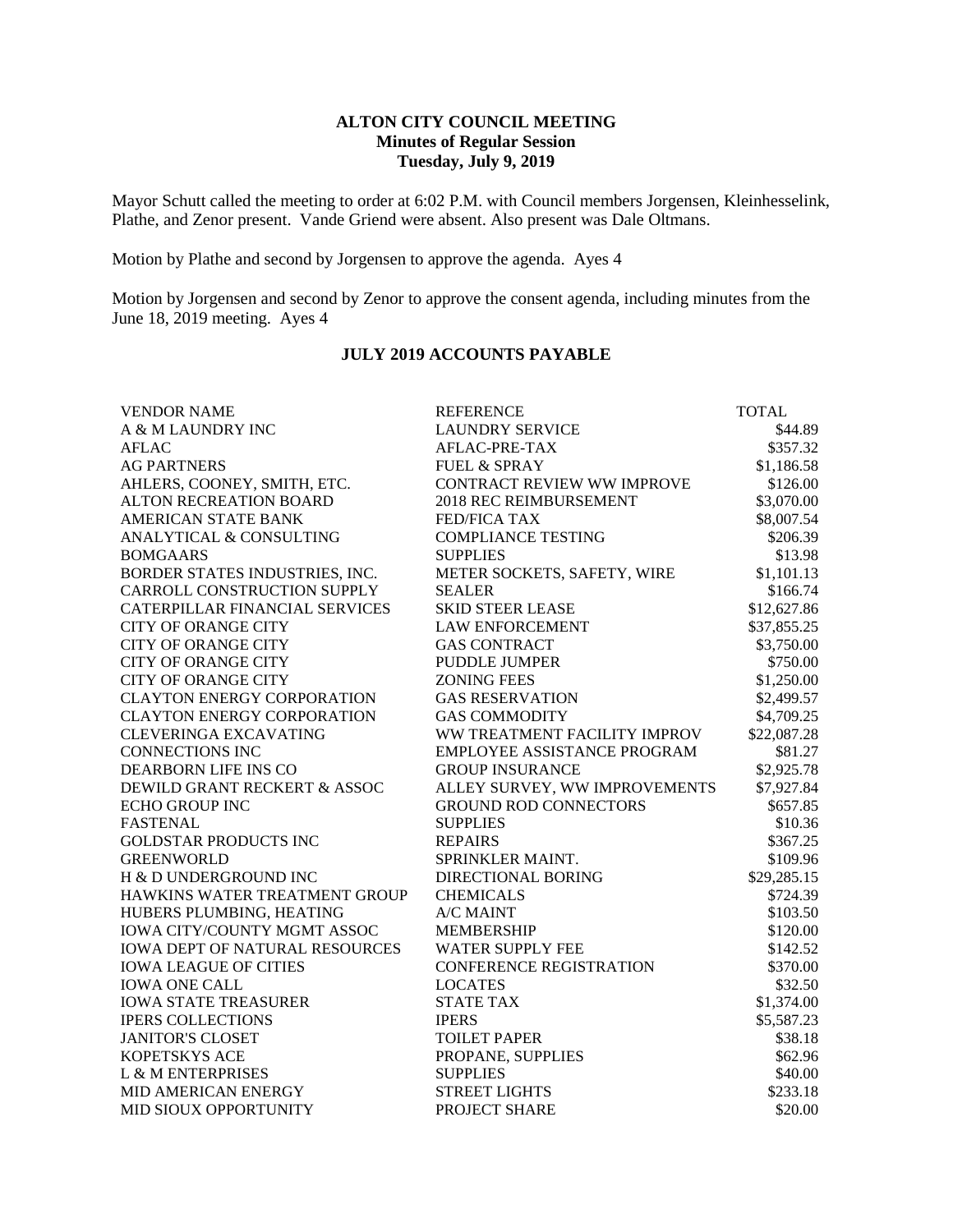| <b>ELECTRIC</b>                  | \$43,677.46  |
|----------------------------------|--------------|
| <b>ADVERTISEMENT</b>             | \$50.00      |
| <b>VEHICLE MAINT</b>             | \$50.89      |
| <b>UTILITIES</b>                 | \$2,546.48   |
| SEALANT, BLADES, LOCKS, SUPPLIES | \$1,349.05   |
| <b>WINDOW CLEANING</b>           | \$87.00      |
| WATER HEATER ELEMENT             | \$100.00     |
| <b>EMT STRAPS</b>                | \$7.14       |
| <b>BULK WATER</b>                | \$6,682.69   |
| <b>MEETING EXPENSE</b>           | \$15.00      |
| <b>GARBAGE HAULING</b>           | \$6,682.00   |
| PAYROLL CHECKS ON 6/27/2019      | \$26,691.67  |
| UTILITY DEPOSIT REFUND           | \$41.95      |
| DRINKING FOUNTAIN REPAIRS        | \$37.45      |
| <b>SIGNS</b>                     | \$149.00     |
| <b>VINYLS</b>                    | \$55.50      |
| <b>PUBLICATIONS</b>              | \$188.40     |
| <b>LIFT STATION REPAIRS</b>      | \$984.73     |
| <b>WATER EXCISE TAX</b>          | \$1,362.00   |
| <b>SALES TAX</b>                 | \$2,085.00   |
| <b>POSTAGE</b>                   | \$500.00     |
| <b>ACCEPTANCE FEE</b>            | \$300.00     |
| <b>IT SERVICES</b>               | \$700.44     |
| <b>BLACK DIRT</b>                | \$320.00     |
| <b>CELL PHONES</b>               | \$409.47     |
| SUPPLIES, TRAINING               | \$919.68     |
| A/C & COIL, REFRIGERANT          | \$7,003.90   |
| <b>GROUP INSURANCE</b>           | \$9,247.64   |
| <b>FLAGS</b>                     | \$192.60     |
| TELEPHONE, FAX, INTERNET         | \$638.42     |
| <b>TOTAL ACCOUNTS PAYABLE</b>    |              |
| <b>CHECKS</b>                    | \$283,099.26 |
|                                  |              |

LIQUOR LICENSE: The 10<sup>th</sup> St. Pub submitted a request for liquor license with outdoor service for September 19 – September 22, 2019.

Motion by Jorgensen and second by Plathe to approve the liquor license with outdoor service for 10<sup>th</sup> St. Pub for September 19 – September 22, 2019. Ayes 4

**FAIR VIEW MEADOWS:** Oltmans presented the Council with a purchase proposal he received for the last City owned lot in Fair View Meadows.

Motion by Jorgensen and second by Zenor to approve the purchase proposal for a lot in Fair View Meadows. Ayes 4

**PERSONNEL:** Oltmans presented prosed salaries and wages. Discussion was held.

**RESOLUTION 19-21 "A RESOLUTION OF THE CITY COUNCIL OF ALTON, IOWA, SETTING SALARIES AND WAGES FOR APPOINTED OFFICERS AND EMPLOYEES OF**  THE CITY FOR FISCAL YEAR 2019-2020" was introduced and moved for adoption by Council Member Zenor. Kleinhesselink seconded the motion to adopt.